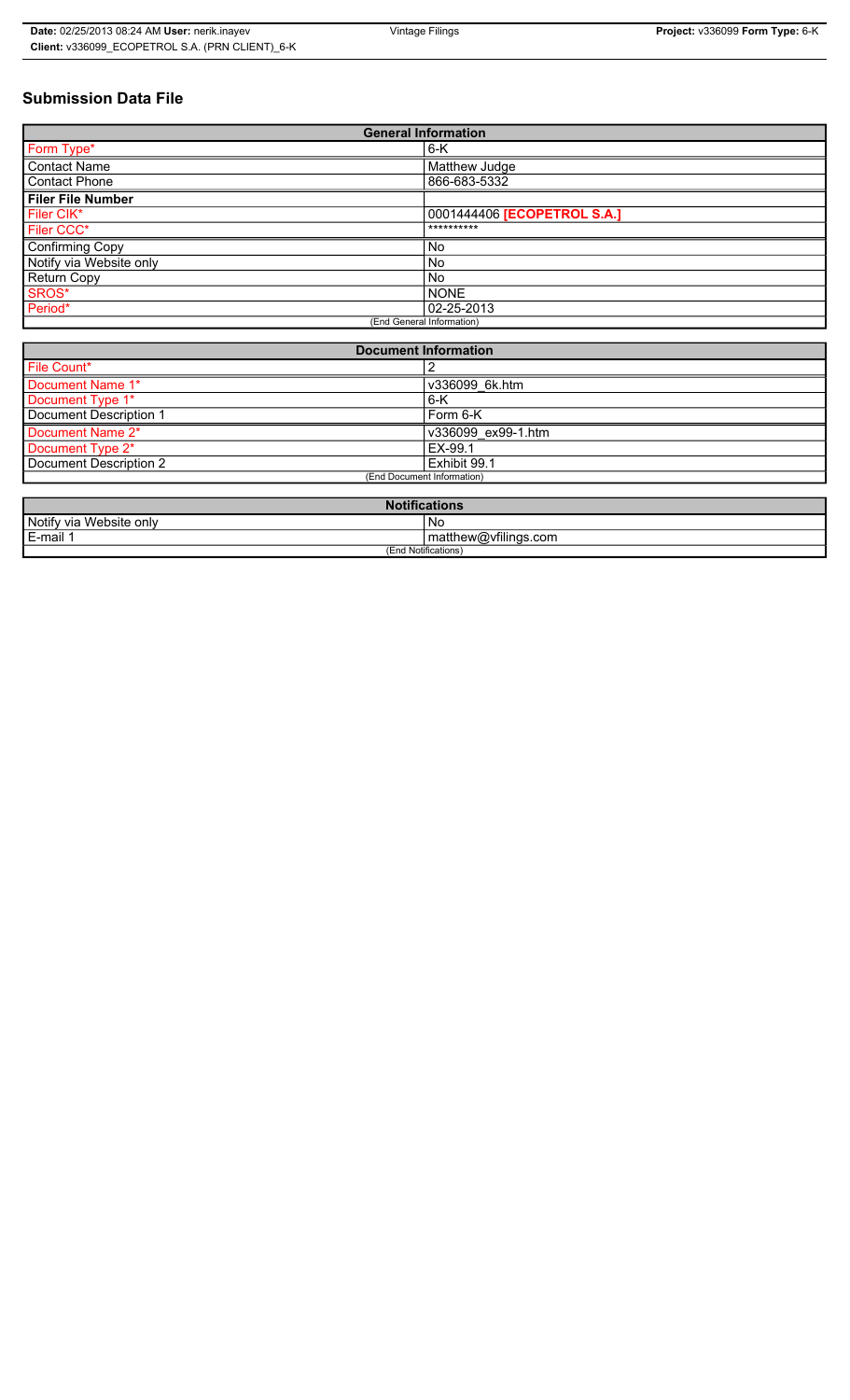### **SECURITIES AND EXCHANGE COMMISSION Washington, D.C. 20549**

**FORM 6-K**

**REPORT OF FOREIGN PRIVATE ISSUER PURSUANT TO RULE 13a-16 OR 15d-16 OF THE SECURITIES EXCHANGE ACT OF 1934**

February, 2013

Commission File Number: 333-153452

**ECOPETROL S.A.**

*(Exact name of registrant as specified in its Charter)*

Carrera 7 No. 37 – 69 BOGOTA – COLOMBIA *(Address of registrant's principal executive offices)*

Indicate by check mark whether the registrant files or will file annual reports under cover Form 20-F or Form 40-F.

|                                                                                                                                                                                                                                           | Form $20-F$ | ⊠ | Form $40-F$    | ◻ |  |  |  |
|-------------------------------------------------------------------------------------------------------------------------------------------------------------------------------------------------------------------------------------------|-------------|---|----------------|---|--|--|--|
| Indicate by check mark if the registrant is submitting the Form 6-K in paper as permitted by Regulation S-T Rule $101(b)(1)$ :                                                                                                            |             |   |                |   |  |  |  |
|                                                                                                                                                                                                                                           | Yes         |   | No             | ⊠ |  |  |  |
| Indicate by check mark if the registrant is submitting the Form 6-K in paper as permitted by Regulation S-T Rule $101(b)(7)$ :                                                                                                            |             |   |                |   |  |  |  |
|                                                                                                                                                                                                                                           | Yes         | ப | N <sub>0</sub> | ⊠ |  |  |  |
| Indicate by check mark whether by furnishing the information contained in this Form, the registrant is also thereby furnishing the information to the Commission pursuant<br>to Rule 12g3-2(b) under the Securities Exchange Act of 1934. |             |   |                |   |  |  |  |
|                                                                                                                                                                                                                                           | Yes         |   | No             | ⊠ |  |  |  |

If "Yes" is marked, indicate below the file number assigned to the registrant in connection with Rule 12g3-2(b): 82- $N/A$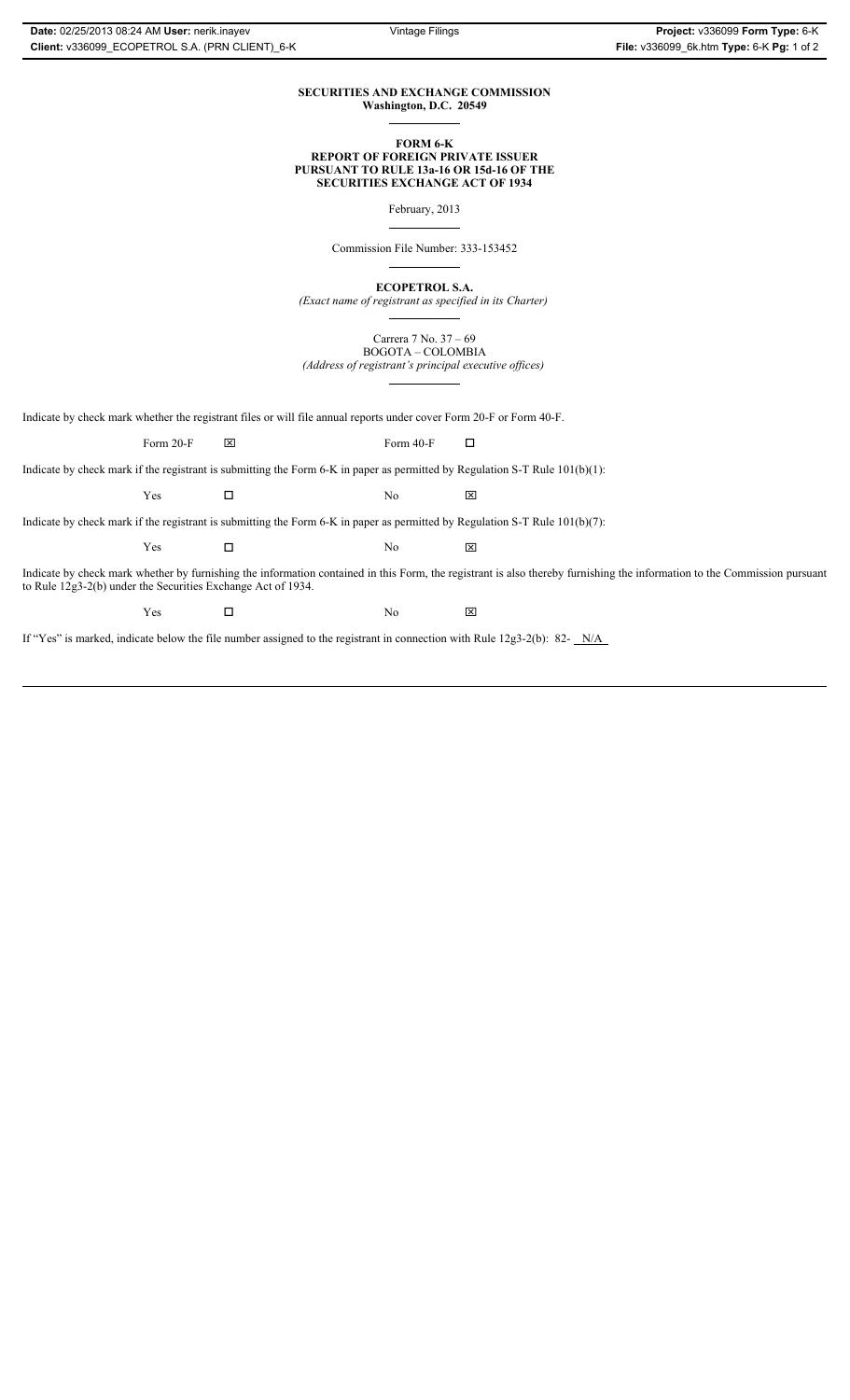## SIGNATURE

Pursuant to the requirements of the Securities Exchange Act of 1934, the Registrant has duly caused this report to be signed on its behalf by the undersigned, thereto duly authorized.

Date: February 25, 2013

Ecopetrol S.A.

By: /s/ Adriana M. Echeverri Name: Adriana M. Echeverri Title: Chief Financial Officer